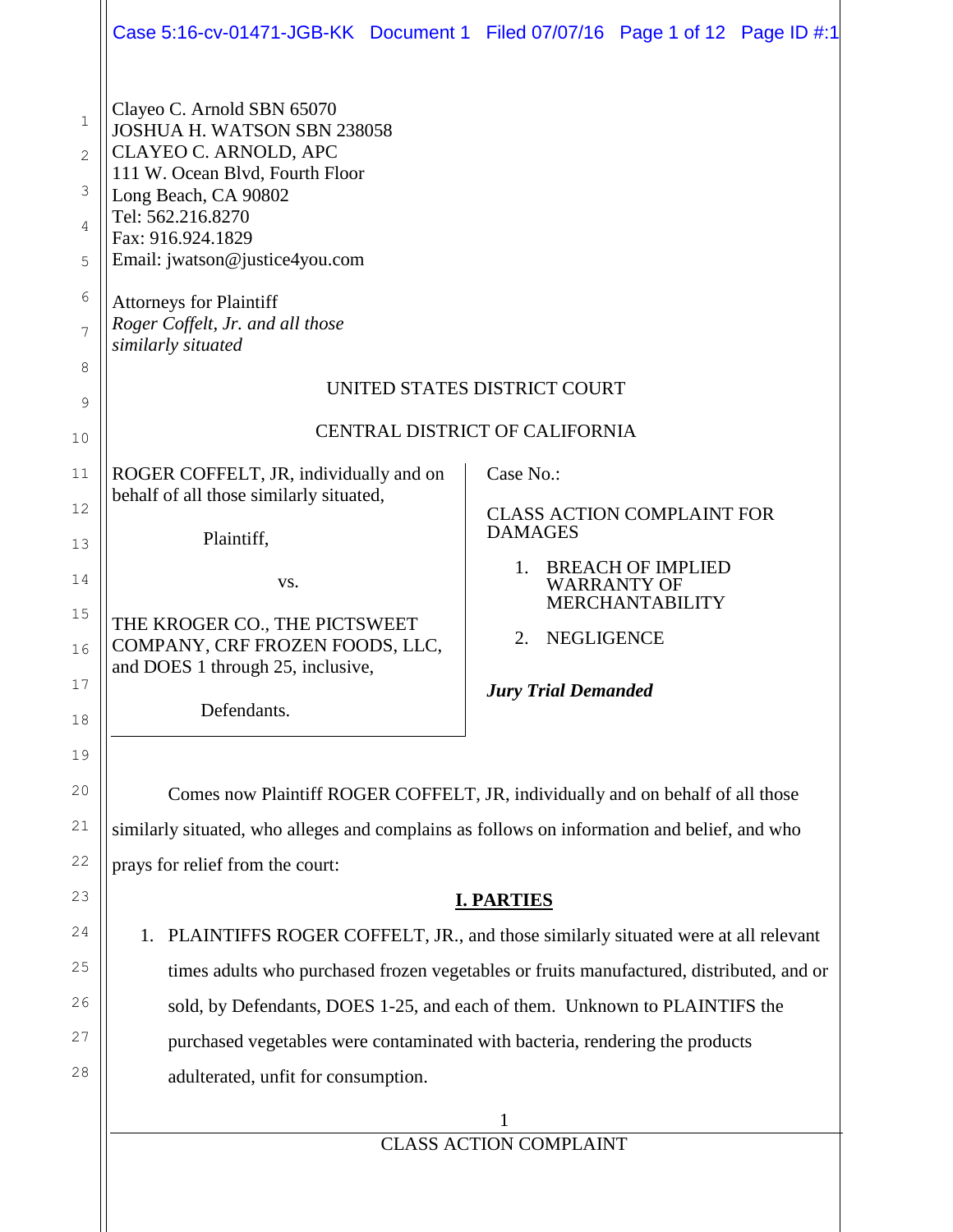1 2 3 4 5 6 7 8 9 10 11 12 13 14 15 16 17 18 19 20 21 22 23 24 25 26 27 28 2. Defendants THE KROGER CO., THE PICTSWEET COMPANY, CRF FROZEN FOODS, LLC, and DOES 1 through 25, inclusive (hereafter referred to as "Defendants") at all relevant times were engaged in a joint venture of manufacturing, distributing, and selling to consumers various frozen foods, including but not limited to the subject adulterated frozen vegetables and fruits purchased by ROGER COFFELT, JR. and those similarly situated. 3. THE KROGER CO. is an Ohio corporation that operates thousands of grocery stores in several states under various trade names, including but not limited to "RALPHS" in Southern California within the Central District of the U.S. District Court of California. 4. THE KROGER CO. maintains a major distribution center of approximately 59 acers for its California operations within the Central District of the U.S. District Court of California, in the city of Compton. 5. THE PICTSWEET COMPANY is a Delaware corporation that has a principal place of business in Tennessee. THE PICTSWEET COMPANY is a grower, packer, and distributor of frozen vegetables, fruits, and vegetables with sauce blends for retail and foodservice markets. 6. CRF FROZEN FOODS, LLC is a Washington State LLC, and is engaged in the package and distribution of frozen vegetables and fruits. 7. The true names and capacities of Defendants sued herein as DOES 1 through 15, inclusive, are currently unknown to Plaintiff, who therefore sues such Defendants by such fictitious names. Each of the Defendants designated herein as a DOE is legally responsible in some manner for the unlawful acts referred to herein. Plaintiff will seek leave of Court to amend this Complaint to reflect the true names and capacities of the Defendants designated herein as DOES when such identities become known. 8. Based upon information and belief, Plaintiff alleges that at all times mentioned herein, each and every Defendant was acting as an agent and/or employee or joint venture of each of the other Defendants, and at all times mentioned was acting within the course and scope of said agency and/or employment and/or joint venture with the full knowledge,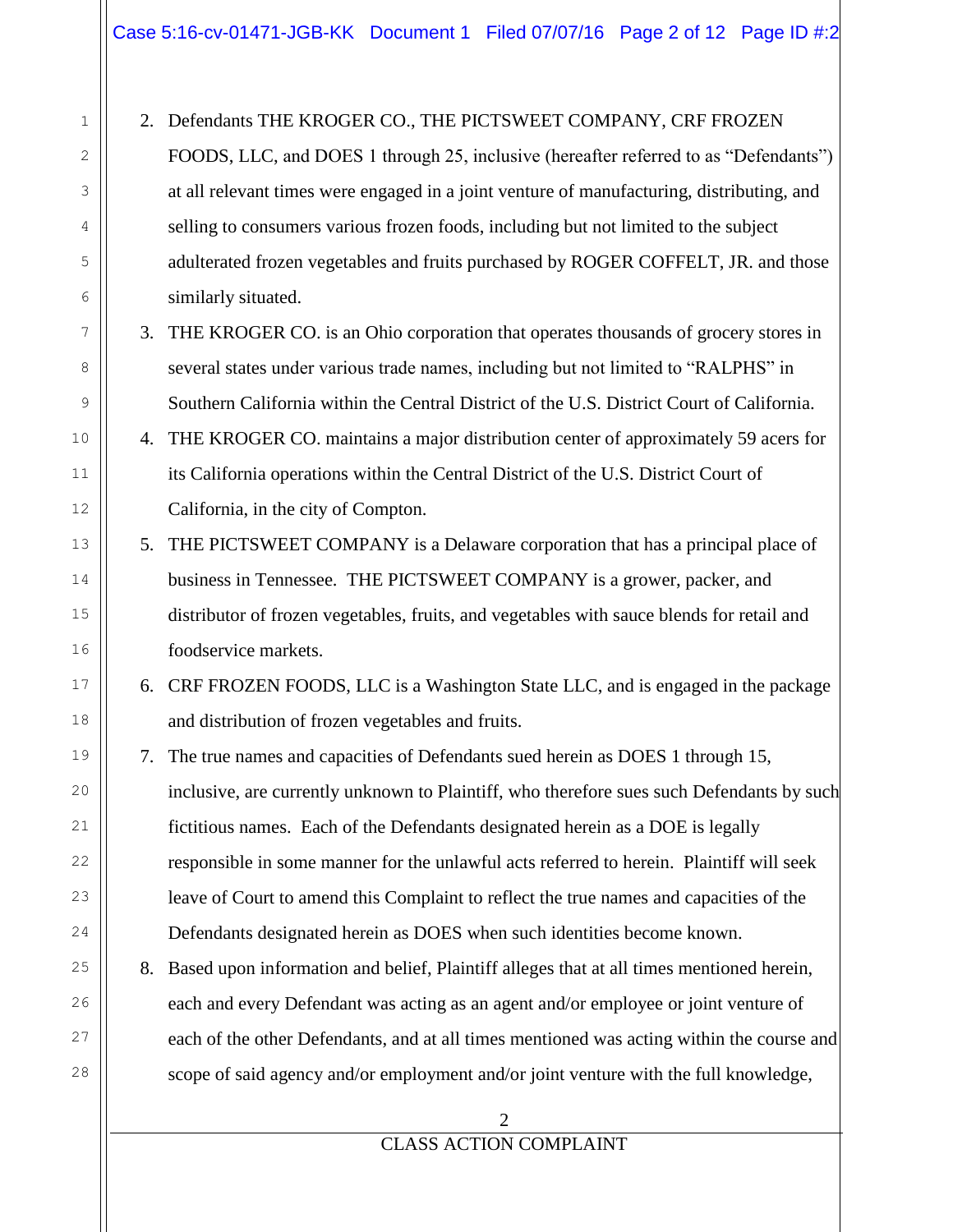permission, and consent of each of the other Defendants. In of addition, each of the acts and/or omissions of each Defendant alleged herein were made known to, and ratified by, each of the other Defendants.

### **II. JURISDICTION AND VENUE**

9. The acts and omissions giving rise to this litigation occurred in the Central District of the U.S. District Court of California, including but not limited to the sale of adulterated frozen vegetables to ROGER COFFELT, JR.

10. At least one Defendant, THE KROGER CO., operates a substantial nerve center for its operations in the city of Compton, which is located within the jurisdictional area of the Central District of the U.S. District Court of California, specifically within Los Angeles County. On information and belief, this distribution center in Compton would have been the distribution point from which the adulterated frozen vegetables purchased by ROGER COFFELT, JR. were processed by THE KROGER CO.

11. Defendants have availed themselves of the laws and market of California to such a degree as to subject them to personal jurisdiction. As for THE KROGER CO., general jurisdiction exists because this defendant operates a major grocery chain, RALPHS, throughout the Central District and operates stores under other brand names throughout the State of California to such a degree that it is reasonable for THE KROGER CO. to be expected to be hailed into California courts for any purpose. As for THE PICTSWEET COMPANY and CRF FROZEN FOODS, LLC, each injected goods (frozen vegetables) into the stream of commerce of California, including but not limited to the subject frozen vegetables.

## **III. GENERAL FACTUAL ALLEGATIONS**

12. At all relevant times, Plaintiffs and those similarly situated were retail consumers who purchased frozen vegetables for household consumption from THE KROGER CO. These vegetables were grown, manufactured/processed, packaged, and distributed by THE PICTSWEET COMPANY, CRF FROZEN FOODS, LLC, THE KROGER CO., DOES 1-25, and each of them.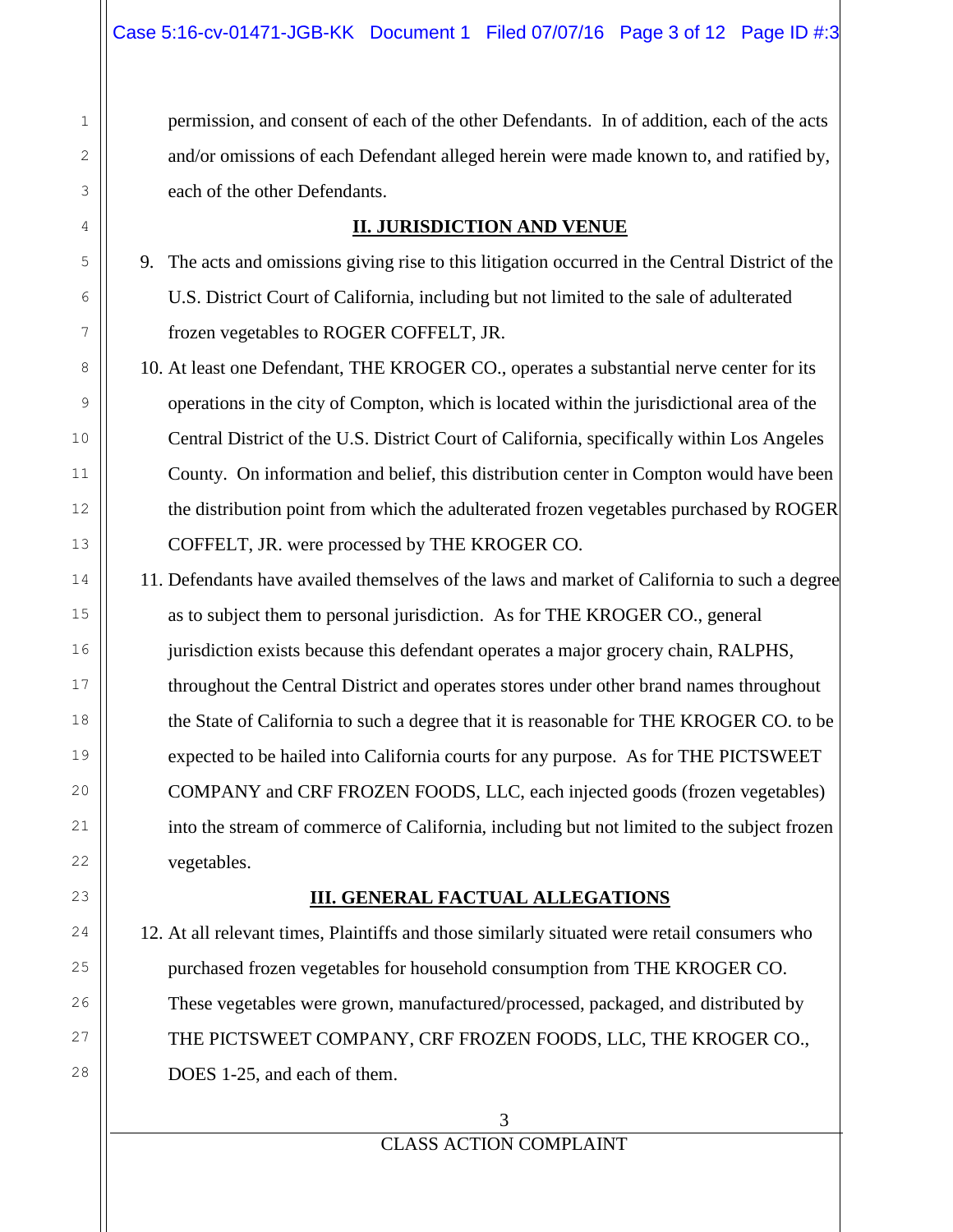### Case 5:16-cv-01471-JGB-KK Document 1 Filed 07/07/16 Page 4 of 12 Page ID #:4

13. The subject vegetables purchased by Plaintiffs were adulterated with bacteria, including *Listeria monocytogenes* (hereafter *Listeria*). *Listeria* is a dangerous bacteria that can cause infection, illness, and death. Where *Listeria* infects the bloodstream, it kills approximately 1 in 5 patients. Those with compromised immune systems, pregnant women, newborns, and adultery adults are at a higher risk of infection. *Listeria* is a deleterious substance under the meaning of California Health and Safety Code §§110545, 110550, which define food as adulterated if it contains any deleterious substance that may render it injurious to health if consumed.

- 14. The subject vegetables, which were distributed across California and the United States, gave rise to a *Listeria* outbreak, which was investigated by health and safety officials, including those at the U.S. Centers for Disease Control and Prevention (hereafter CDC) and U.S. Food and Drug Administration (hereafter FDA).
- 15. CDC determined that a plant operated by CRF FROZEN FOODS was the likely source of the illness.
- 16. FDA published a web page concerning the outbreak at http://www.fda.gov/Food/RecallsOutbreaksEmergencies/Outbreaks/ucm499157.htm.
- 17. CDC published a web page concerning the outbreak at
- http://www.cdc.gov/listeria/outbreaks/frozen-vegetables-05-16/index.html.
- 18. FDA published an inspection report at: http://www.fda.gov/ucm/groups/fdagovpublic/@fdagov-afda-orgs/documents/document/ucm505545.pdf.
- 19. According to these U.S. Government reports: (1) the subject *Listeria* outbreak began in 2013, and caused at eight known hospitalizations; (2) epidemiologic and laboratory evidence indicates that the outbreak originated with frozen vegetables produced by CRF Forzen Foods in Pasco Washington, but which were sold under various brand names; (3) CDC collaborated with state-level public health officials regarding the outbreak since March or 2016; (4) due to the outbreak CRF Frozen Foods recalled all organic and traditional frozen vegetable and fruit produces processed in its Pasco, WA facility since May 1, 2015, implicating approximately 358 consumer products under 42 brand names;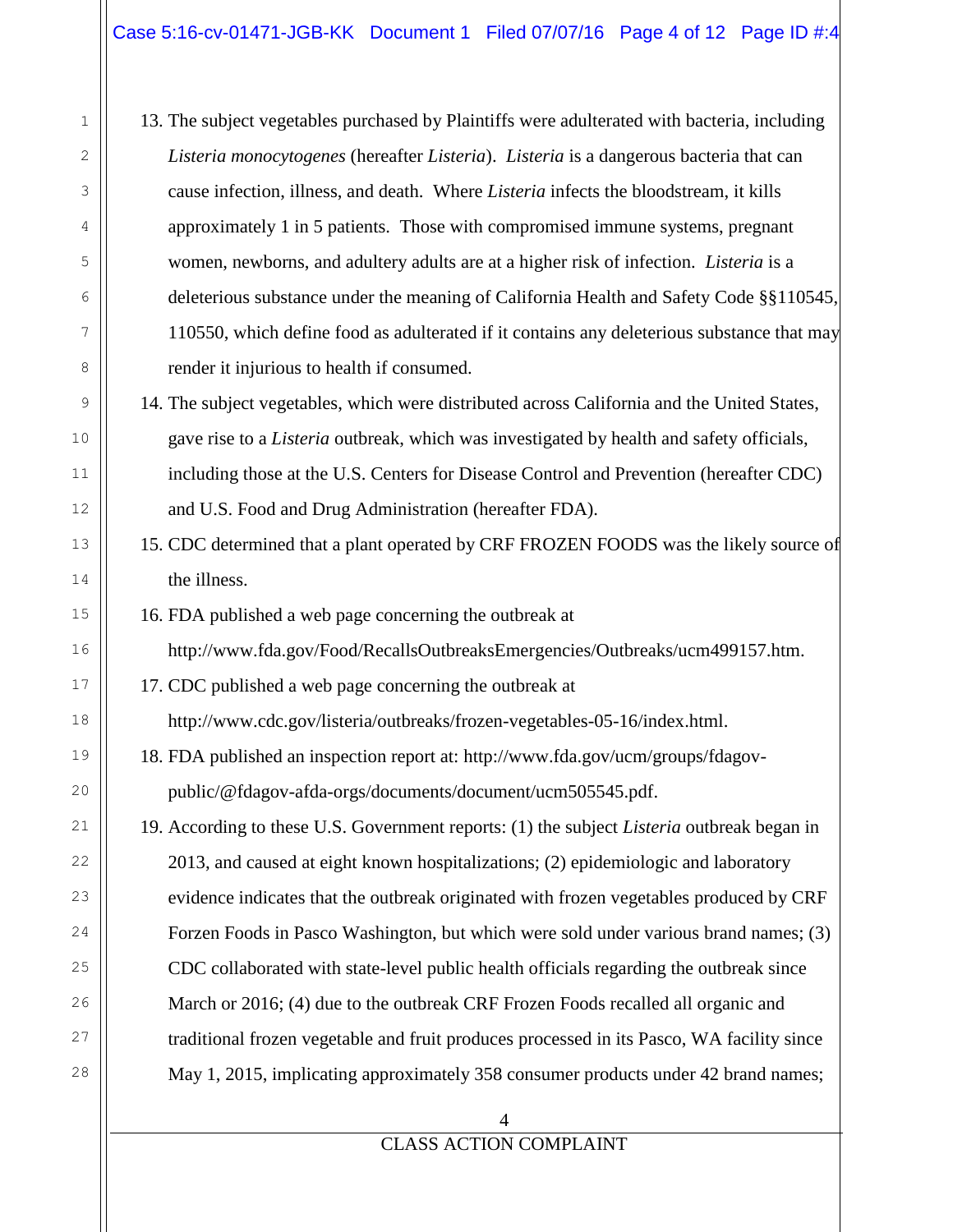## Case 5:16-cv-01471-JGB-KK Document 1 Filed 07/07/16 Page 5 of 12 Page ID #:5

(5) the health risk posed by the subject vegetables is substantial enough that "CDC recommends that consumers do not eat, and restaurants and retailers do not serve or sell" the subject frozen food products; (6) genetic analysis showed that the strains of *Listeria* infections in patients were closely related to strains in contaminated corn, which per FDA, "provides additional evidence that the people in this outbreak became ill from eating frozen vegetables produced by CRF Frozen Foods;" (7) FDA advised retailers that the proper response by retailers to the outbreak should include no longer serving or selling the subject vegetables and fruits, discarding the same, sanitizing display cases and refrigerators where such products were stored, cleaning hands with soap and water after such sanitizing; (8) FDA cautioned that *Listeria* can grow on foods at refrigeration temperatures; (9) FDA cautioned food distributors about prudent assessment of crosscontamination of other food products by the subject vegetables and fruits; (10) FDA advised consumers check their stored food for the subject vegetables and fruits, and to return or discard such; (11) CRF Frozen Foods failed to comply with many safe food handling requirements, including but not limited to maintaining processing equipment that is both clean and easily maintained in an cleanable condition.

20. The subject frozen vegetables and fruits were not fit for human consumption due to the actual and potential risk of *Listeria* contamination.

21. It is not reasonable for a seller of frozen vegetables or fruits to sell such products that are actually contaminated with *Listeria*.

22. It is not reasonable for a seller of frozen vegetables or fruits to sell such products that have a substantial risk of contamination with *Listeria*.

- 23. The subject frozen vegetables and fruits were not of the same quality as those generally acceptable in the trade, as reflected by the reaction of CDC, FDA, and other governmental bodies, the recall, and ordinary consumer expectations.
- 24. The subject frozen vegetables and fruits were not fit for the ordinary purposes for which such goods are used, namely for wholesome nutritious dietary consumption.

25. On information and belief, the subject frozen vegetables and fruits were not adequately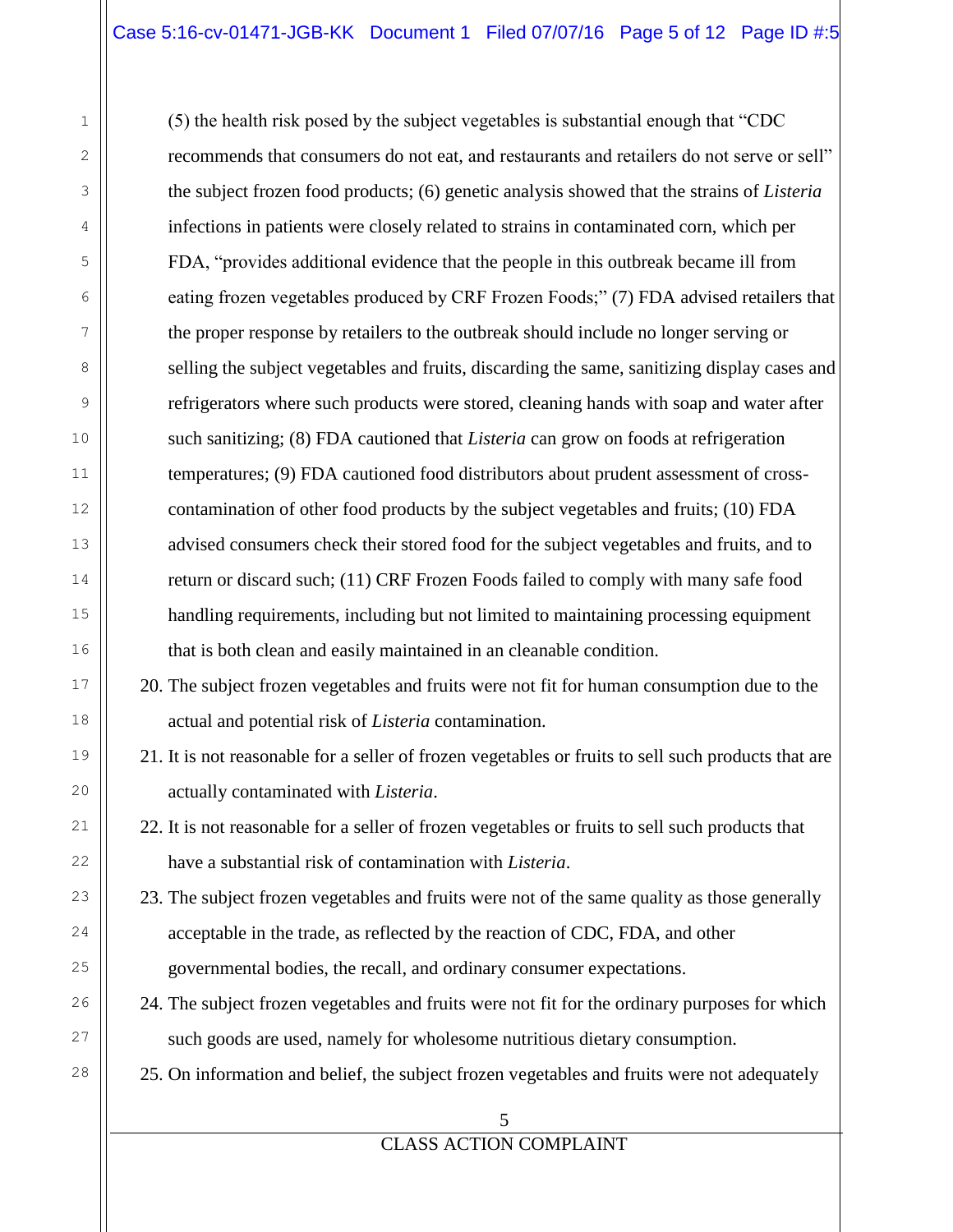### Case 5:16-cv-01471-JGB-KK Document 1 Filed 07/07/16 Page 6 of 12 Page ID #:6

packaged and labeled to alert consumers to heightened risk of adulteration.

- 26. On information and belief, the subject frozen vegetables and fruits were not adequately packaged and labeled to alert consumers to reflect actual and implied promises and facts on the packaging with respect to the wholesome healthfulness of the products.
- 27. ROGER COFFELT, JR. purchased frozen vegetables within the class of the subject frozen vegetables and fruits. Specifically, he purchased frozen peas from RALPHS, which was operated by THE KROGER CO. On information and belief, the peas he purchased were produced, packaged, and distributed by THE KROGER CO., THE PICTSWEET COMPANY, CRF FROZEN FOODS, LLC, DOES 1-25, and each of them. Proof of purchase is, on information and belief, reflected in: (a) the RALPHS club card transaction history for ROGER COFFELT, JR., and (b) the business records of Defendants, who contacted ROGER COFFELT, JR. to inquire as to whether his family suffered any related illness related to the, such contact being made on account of his RALPHS club card transaction history.

28. ROGER COFFELT, JR. cooked and served the above adulterated frozen vegetables, which caused illness to and *Listeria* infection of his family members.

### **IV. CLASS ACTION ALLEGATIONS**

29. Plaintiff ROBGER COFFELT, JR. brings this matter as a class action, identifying the following class definition:

The class in this matter consists of all purchasers of frozen vegetables or fruits sold, packaged, or distributed by THE KROGER CO., THE PICTSWEET COMPANY, CRF FROZEN FOODS, LLC, and/or DOES 1 through 25 in the time period of January 1, 2013 to June 1, 2016 which were recalled by THE KROGER CO., THE PICTSWEET COMPANY, CRF FROZEN FOODS, LLC, and DOES 1 through 25 due to actual or potential *Listeria* adulteration. The class does not include personal injury claims, and asserts only economic damages directly related to the purchase of the subject products. Persons asserting personal injury claims or damages are excluded from the class.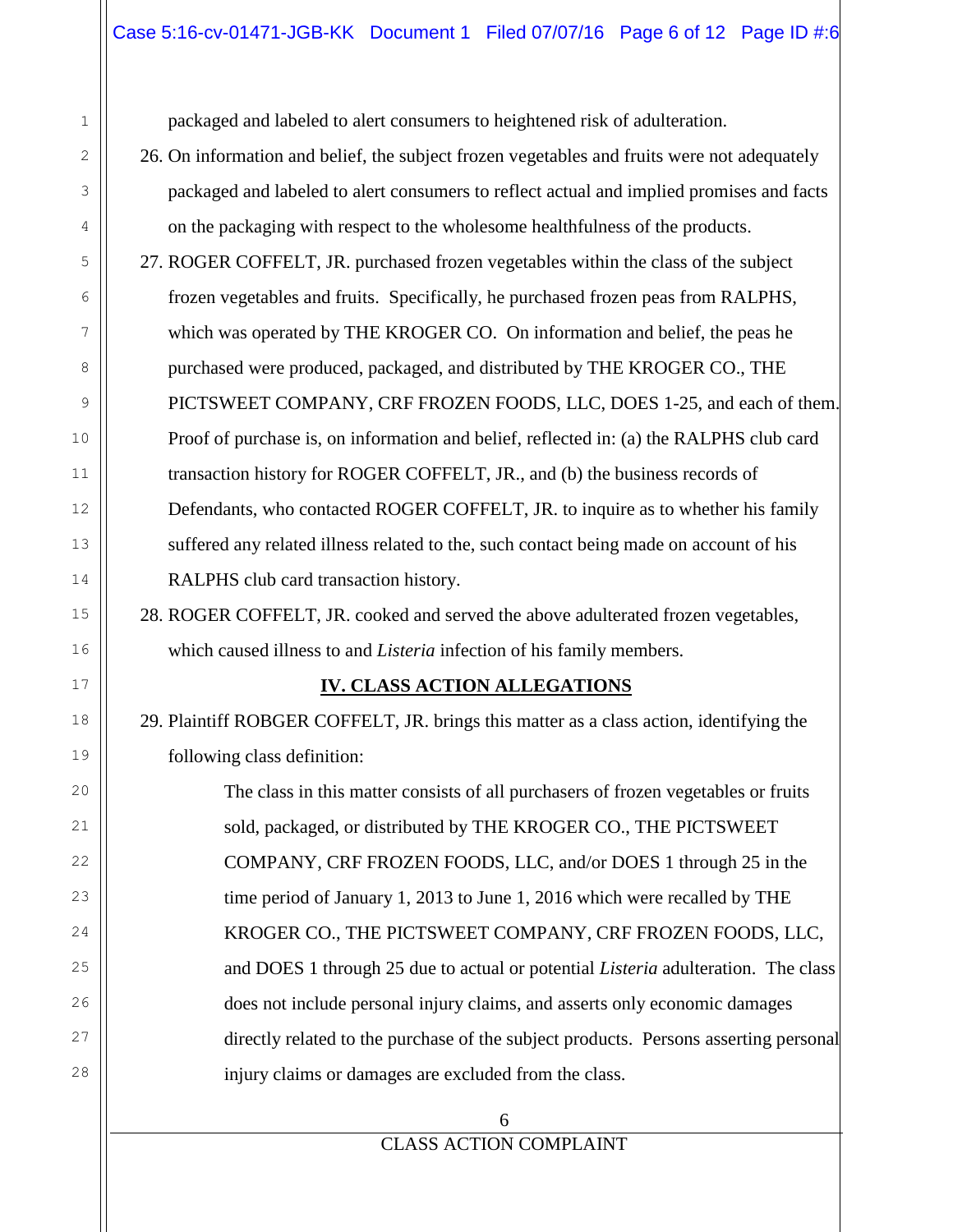- 30. Plaintiffs reserve the right to amend the complaint to amend the class definition or define or alter sub-classes.
- 31. Ascertainability: A well-defined community of interest in this litigation and proposed class is ascertainable, pursuant to Code of Civil Procedure § 382. The members of the class and sub-classes may be determined by a number of methods, including but not limited to reference to THE KROGER CO.'s club card data, which includes contact information for consumers who purchased such goods, as well as financial records of THE KROGER CO. which, on information and belief, contains debit, credit, or other payment card information coupled with transaction history data that allows identification of affected consumers. In addition, sales and distribution data allows for the ascertainment of the overall number of transactions involving the subject products, allowing for cy pres management of any class members who cannot be identified by other measures. A cy pres award related to foodborne illness prevention or education may be appropriate as to those class members whose specific identity many not be determined.
- 32. Numerosity: Defendants operate a large-scale food distribution system with millions of customers. The recall affected 42 different brand names and hundreds of adulterated food products for consumer use at home. Government instructions to consumers to discard their food items purchased over a multiple year purchase period gives rise to millions of putative class members. It is not practicable for such claims to be processed by the courts individually.

33. Commonality: Questions of law and fact of the class predominate over any individual concerns of class members. Such common issues include but are not limited to:

- a. Gathering admissible evidence confirming the findings of governmental investigations, including but not limited to FDA and CDC reports.
- b. Establishing with admissible evidence the nature and extent of the listeria contamination.
- c. Evaluating whether and to what degree Defendants had actual knowledge or knowing disregard for safety hazards such that an award of punitive damages may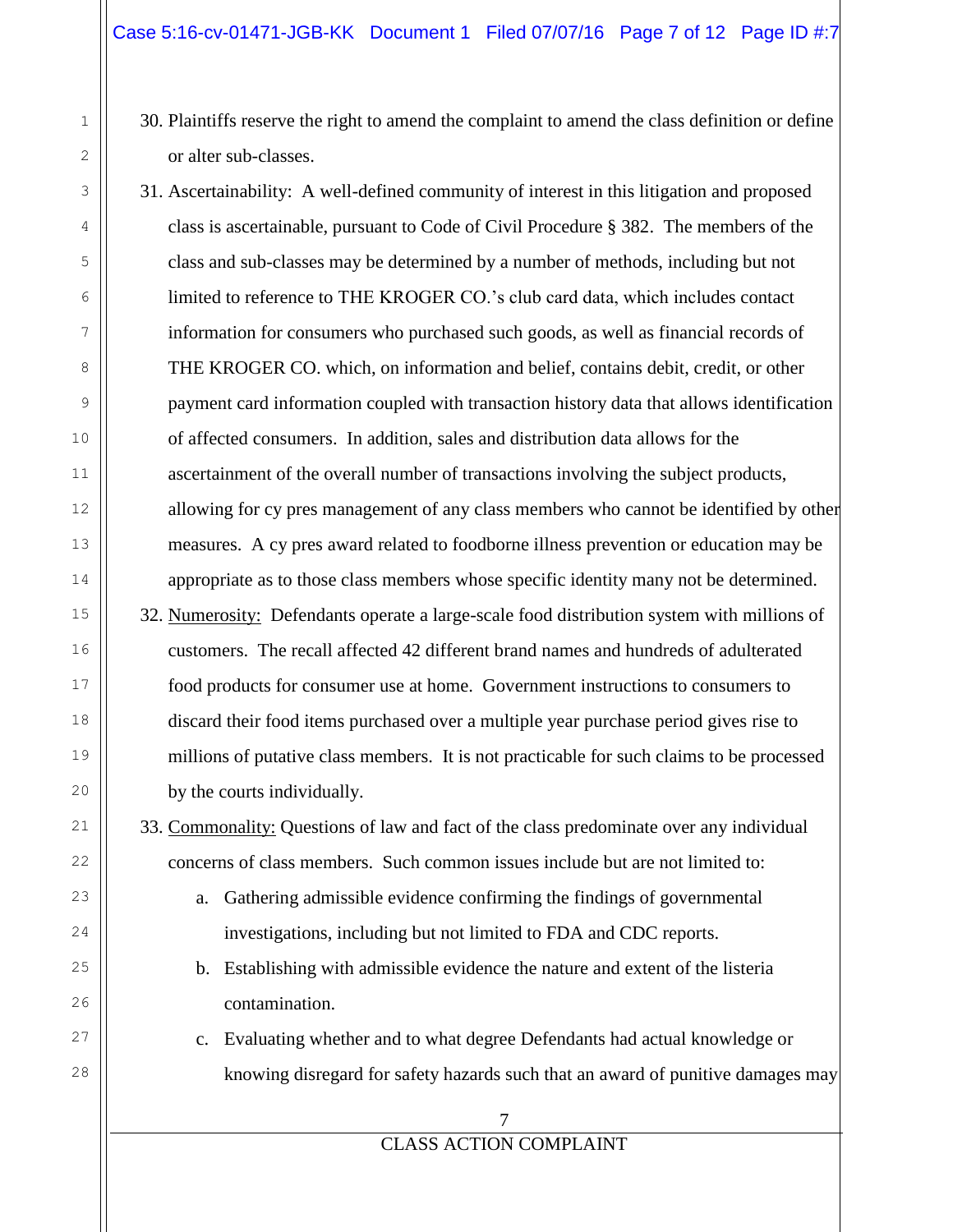1

2

3

4

5

6

7

8

9

10

11

12

13

14

15

16

17

18

19

20

21

22

23

24

25

26

27

28

or may not be appropriate. (Plaintiffs note the fact that the unsafe packing conditions at CRF Frozen Foods appear to have been ongoing and unremediated for as long as three years, and possibly longer.)

- d. Establishing the elements of liability for breach of the implied warranty of merchantability, including but not limited to acceptable quality and contamination levels generally acceptable in the trade, fitness for ordinary use, and adequacy of packaging with respect to infection/illness risks.
- e. Establishing the standards of care and any breach of those standards with respect to Defendant's preparation, packaging, distribution, inspection, and sale of the subject food products.
- f. Establishing the apportionment of responsibility between Defendants in a negligence analysis.
- 34. Typicality: The claims of the named Plaintiff are typical of the claims of the class members. The named plaintiff purchased frozen peas sold by Defendants, and used those peas to feed his family, who became ill. Plaintiff does not assert personal injury claims in this matter, but instead asserts economic damages claims, which are common to the class. 35. Adequacy: Named class representative has each agreed to serve as representatives of all similarly situated persons to raise common claims. He understands that he owes a fiduciary obligation to work with competent counsel and take actions to promote, advance and prevail on the claims being made, not just individually, but for the collective group of employees as a whole. Plaintiff will fairly and adequately represent and protect the interests of the members of the Class. Plaintiff has agreed to represent the proposed class and act as a fiduciary for their interests in addition to his own. Plaintiff is aggrieved in a similar manner as the proposed classes and subclasses. Counsel who represent Plaintiff are competent and experienced, and readily able to successfully prosecute this class action, and have further arranged for association-in of preeminent national class counsel in this matter following filing of the Complaint.

36. Superiority: A class action is superior to other available means for the fair and efficient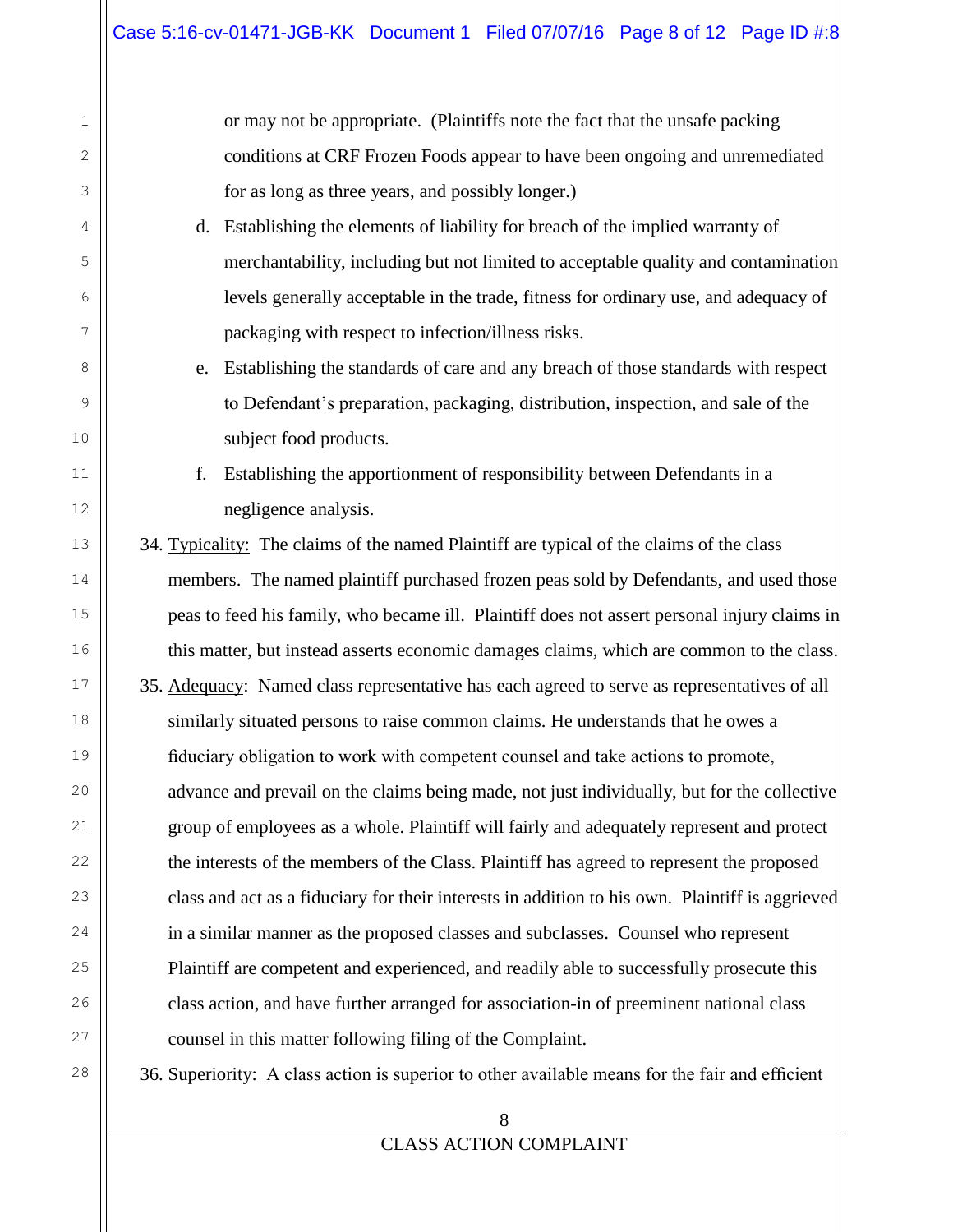adjudication of this controversy. Individual joinder of all class members is not practicable, and questions of law and fact common to the class predominate over questions affecting only individual class members. Each class member has been damaged and is entitled to recovery by reason Defendants' unlawful behavior. A class action will allow those similarly situated to litigate their claims in the most efficient and economical manner for the parties and the judicial system. Plaintiffs are unaware of any difficulties that are likely to be encountered in the management of this action that would preclude its maintenance as a class action.

# **V. FIRST CAUSE OF ACTION: BREACH OF THE IMPLIED WARRANTY OF MERCHANTABILITY**

### **BY ALL PLAINTIFFS AGAINST ALL DEFENDANTS**

37. All prior paragraphs are incorporated by reference as though stated fully here.

- 38. The Warranty of Merchantability is implied in every sale of consumer goods, unless disclaimed in clear language meeting statutory requirement for such disclaimer. This warranty is implied in California via the Commercial Code (e.g. Cal. Com. Code §2607) and the Civil Code (e.g. Cal. Civ. Code §§ 1791-17953.4). Similar obligations are imposed in other states pursuant to their adoption of the Uniform Commercial Code and consumer warranty law, whether by statute or common law.
- 39. Each sale of the subject vegetables and fruit that were actually or potentially adulterated by *Listeria* violated the Warranty of Merchantability because: (a) the adulteration rendered the product of a lower quality as those similar products acceptable in the trade; (b) the adulteration rendered the product as unfit for the ordinary purposes for which this type of good is used; (c) on information and belief, the products were not adequately packaged and labeled so as to address the risk of *Listeria* adulteration; (d) on information and belief, the products did not measure up to the actual or implied promises or facts of health and wholesomeness stated on the containers or labels of the products.
- 40. With respect to Commercial Code violations, Plaintiffs note that Plaintiff, including but not limited to ROGER COFFELT, JR., took reasonable steps to notify Defendants within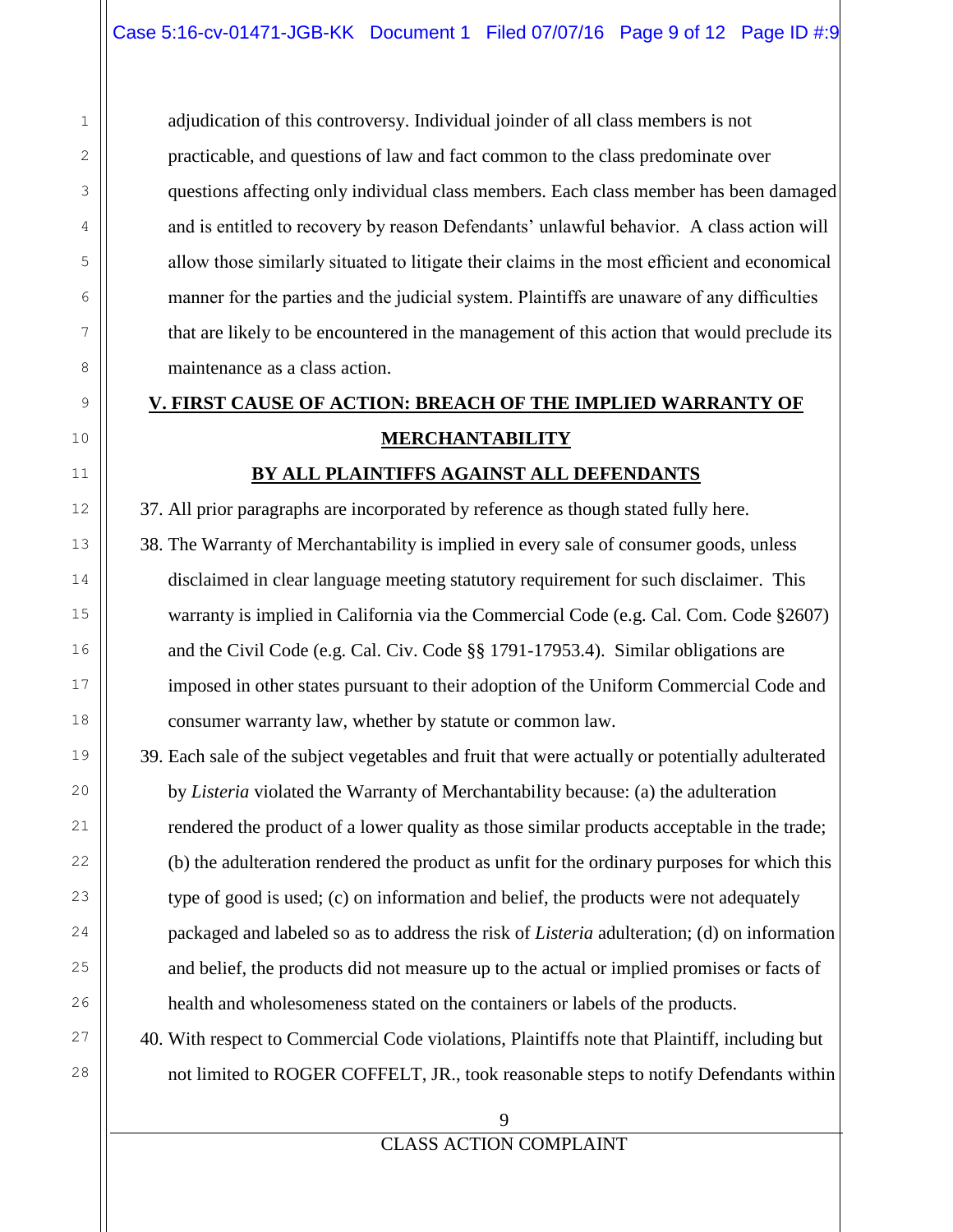a reasonable time that the products did not have the quality that a buyer would reasonably expect, and had conversations with Defendants' agents via telephone about the fact that the product was unacceptable and caused harm to his family members. (Defendants' agents were persons who contacted Plaintiff using THE KROGER CO.'s internal data to inform COFFELT of the adulteration and to determine whether he objected to or had deleterious effects because of the adulteration.) Such communication took place at least one month prior to filing of the Complaint in this matter. (Plaintiffs note that notification requirements apply only to Commercial Code remedies, and not to Civil Code Claims also plead here. *See*, California Civil Jury Instruction No. 3210, Directions for Use.)

41. Plaintiffs seek recovery of damages, including the rights of replacement or reimbursement, cancellation of the sale, double-damage penalties for willful violations (for the applicable period of time pursuant to the statute of limitations).

42. Plaintiffs seek attorney fees and costs pursuant to statute. (*See,* Civil Code § 1794.)

# **VI. SECOND CAUSE OF ACTION: NEGLIGENCE BY ALL PLAINTIFFS AGAINST ALL DEFENDANTS**

43. All prior paragraphs are incorporated by reference as though stated fully here.

44. Defendants, and each of them, owed a duty Plaintiffs, and each of them to provide the products Defendants injected into commerce and/or sold in a condition that was compliant with all laws and suitable and safe for human consumption. Defendants, and each of them, assumed this duty by engaging in the business of selling food for human consumption.

45. On information and belief: Defendants, and each of them, breached this duty. As for CRF FROZEN FOODS and DOES 1-10, such breaches of duty include but are not limited to maintaining their food production and packing facilities a condition that was unsanitary and difficult to render unsanitary, negligent inspection and testing programs, negligent labeling as to infection/illness risk, and the shipping of adulterated food into the stream of commerce. As for all other Defendants such breaches include CRF FROZEN FOODS' breaches of such nondelegable duties, as well as the sale and distribution of

## CLASS ACTION COMPLAINT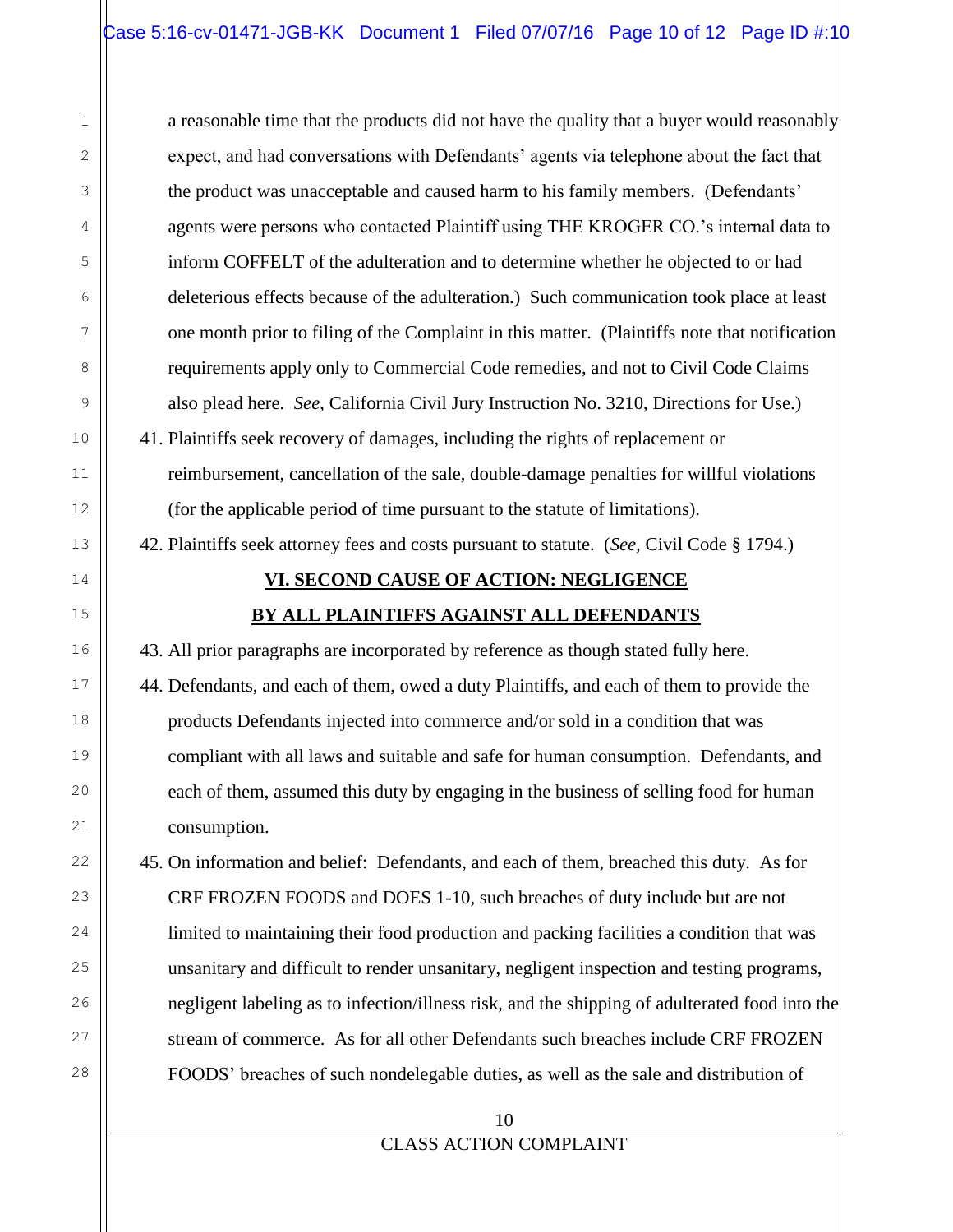adulterated food, negligent supervision and retention of supplier and distributors, negligent inspection and food handling, and negligent labeling with respect to infection/consumer risks.

46. As a direct and proximate result, Plaintiffs suffered injury and attendant economic damages as alleged herein. (As noted, the class definition does not include personal injury claims and this Complaint expressly excludes personal injury claims in such fashion that this Complaint should not be used to argue that any plaintiff in a separate personal injury matter has resolved his or her claims for injury through this suit.)

47. Plaintiffs seek economic damages for reimbursement or replacement of the subject products and incidental costs related to same.

48. Plaintiffs seek punitive damages because Defendant's behavior complained of herein was, on information and belief, malicious. In keeping with California law, malice as used here means the Defendants' conduct was despicable and was done with a willful and knowing disregard of the rights or safety of others. CRF FROZEN FOODS was at all relevant times a licensed food producer subject to state and federal regulations which it knew were in place to protect the public from foodborne illness. Nonetheless, CRF kept its facilities in plainly unhygienic states, which included taped-together parts, foreign objects such as a shovel in the production line, and other hazards. Such conditions existed for at least some two to three years from 2013-2016 during the period of the *Listeria* outbreak tracked by CDC. Keeping production facilities in such repair plainly exposes the public to danger of substantial infection, eliminates or substantially reduces the benefit of the bargain in related food purchases, and reduces the actual and public perception of a safe food supply system. Such conduct places company profit through reduced maintenance and operation costs over public safety, and justifies an award of punitive damages. (*See*, California Civil Jury Instruction No. 3940.)

49. Due to the public benefit conferred by such relief, Plaintiffs and those similarly situated seek attorney fees pursuant to Code of Civil Procedure § 1021.5.